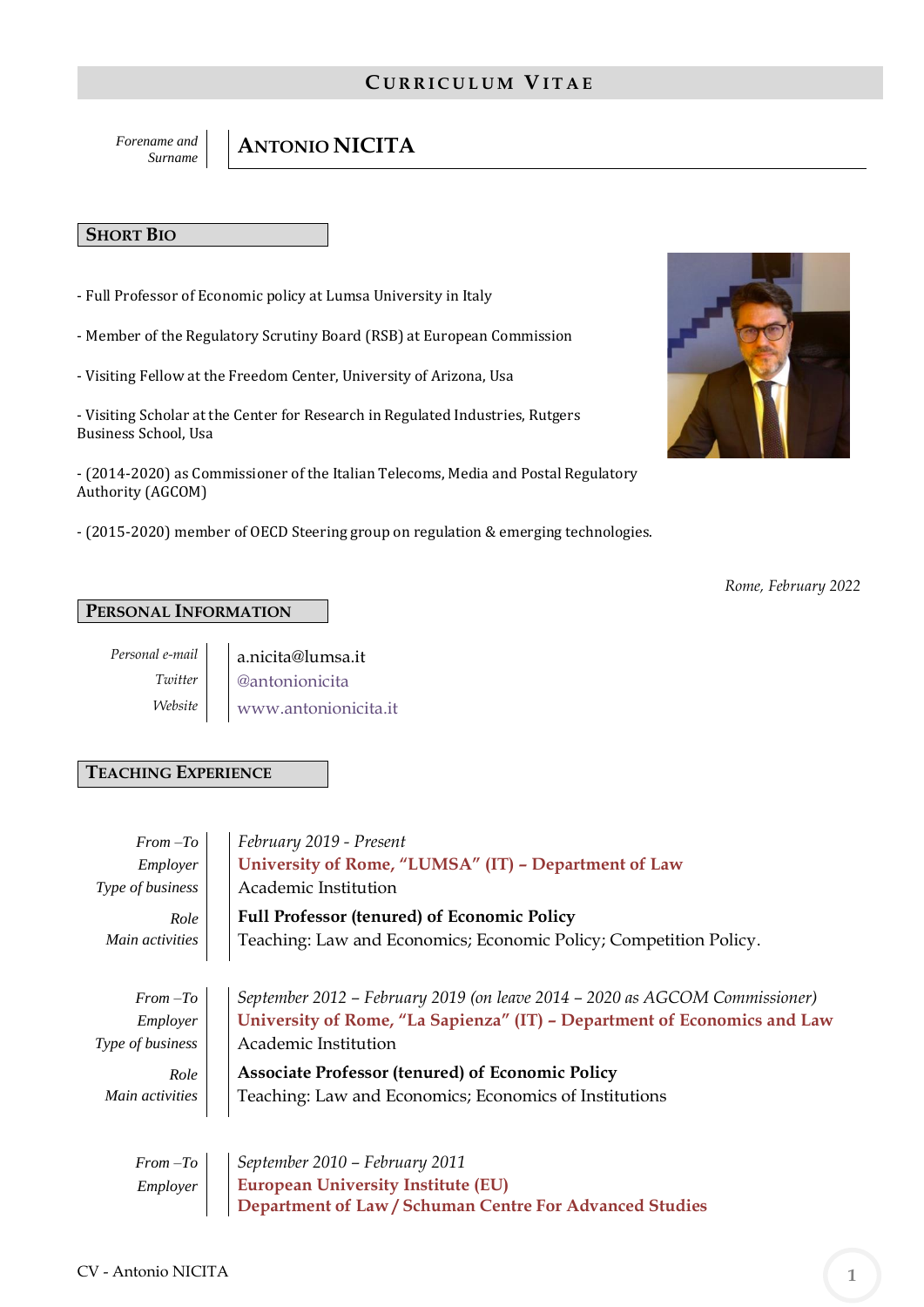| Type of business             | Academic Institution                                                                                                                                                                 |  |  |  |  |  |  |
|------------------------------|--------------------------------------------------------------------------------------------------------------------------------------------------------------------------------------|--|--|--|--|--|--|
| Role                         | Part-time and visiting Professor                                                                                                                                                     |  |  |  |  |  |  |
| Main activities              | Teaching: Economics of Contracts (invited by Professor Fabrizio Cafaggi);<br>Telecoms and Media regulation (invited by professors Jean-Michel Glachant and<br>Pier Luigi Parcu)      |  |  |  |  |  |  |
|                              |                                                                                                                                                                                      |  |  |  |  |  |  |
| $From -To$                   | September 2009 - February 2011                                                                                                                                                       |  |  |  |  |  |  |
| Employer                     | Université de Paris X (FR) - EconomiX - Department of Economics                                                                                                                      |  |  |  |  |  |  |
| Type of business             | Academic Institution                                                                                                                                                                 |  |  |  |  |  |  |
| Role                         | <b>Adjunct Professor</b>                                                                                                                                                             |  |  |  |  |  |  |
| Main activities              | Teaching: Economics of European competition Policy<br>(invited by professor Eric Brousseau)                                                                                          |  |  |  |  |  |  |
|                              |                                                                                                                                                                                      |  |  |  |  |  |  |
| $From -To$                   | September 2009 - June 2011                                                                                                                                                           |  |  |  |  |  |  |
| Employer<br>Type of business | University of Rome, "LUISS" (IT) - School of Law<br>Academic Institution                                                                                                             |  |  |  |  |  |  |
| Role                         | <b>Adjunct Professor of Economics</b>                                                                                                                                                |  |  |  |  |  |  |
| Main activities              | Teaching Economic Analysis of law; Public Economics and Regulation                                                                                                                   |  |  |  |  |  |  |
|                              |                                                                                                                                                                                      |  |  |  |  |  |  |
|                              |                                                                                                                                                                                      |  |  |  |  |  |  |
| $From -To$                   | October 2005 - June 2006                                                                                                                                                             |  |  |  |  |  |  |
| Employer<br>Type of business | Yale University (USA) - School of Law<br>Academic Institution                                                                                                                        |  |  |  |  |  |  |
|                              |                                                                                                                                                                                      |  |  |  |  |  |  |
| Role<br>Main activities      | <b>Fulbright Visiting Scholar</b><br>Holding seminars and conducting research with Professor Judge Guido Calabresi<br>and Professor Alan Schwartz                                    |  |  |  |  |  |  |
|                              |                                                                                                                                                                                      |  |  |  |  |  |  |
| $From -To$                   | April 2005 - June 2005                                                                                                                                                               |  |  |  |  |  |  |
| Employer                     | Universitè de Nancy (FR) - Department of Economics                                                                                                                                   |  |  |  |  |  |  |
| Type of business             | Academic Institution                                                                                                                                                                 |  |  |  |  |  |  |
| Role                         | <b>Visiting Professor</b>                                                                                                                                                            |  |  |  |  |  |  |
| Main activities              | Teaching: Economics of Contracts (invited by Professor Bruno Deffains)                                                                                                               |  |  |  |  |  |  |
|                              |                                                                                                                                                                                      |  |  |  |  |  |  |
| $From -To$                   | November 2001 – August 2012                                                                                                                                                          |  |  |  |  |  |  |
| Employer                     | University of Siena (IT) - Department of Economic Policy                                                                                                                             |  |  |  |  |  |  |
| Type of business             | Academic Institution                                                                                                                                                                 |  |  |  |  |  |  |
| Role                         | Associate Professor (tenured) of Economic Policy (2001 - 2012)<br>Director, PhD in Law and Economics (2001 - 2010)<br>Member of the Scientific Board, PhD in Economics (2010 - 2012) |  |  |  |  |  |  |
| Main activities              | Teaching: Industrial Organisation; Economic Policy; Law and Economics;<br>Regulation and Competition policy; Microeconomics; Economics of Institutions                               |  |  |  |  |  |  |
|                              |                                                                                                                                                                                      |  |  |  |  |  |  |
| $From -To$                   | March 2000 -November 2001                                                                                                                                                            |  |  |  |  |  |  |
| Employer                     | University of Siena (IT) - Department of Economic Policy                                                                                                                             |  |  |  |  |  |  |
| Type of business             | University                                                                                                                                                                           |  |  |  |  |  |  |
| Role                         | <b>Assistant Professor (tenured) of Economic Policy</b>                                                                                                                              |  |  |  |  |  |  |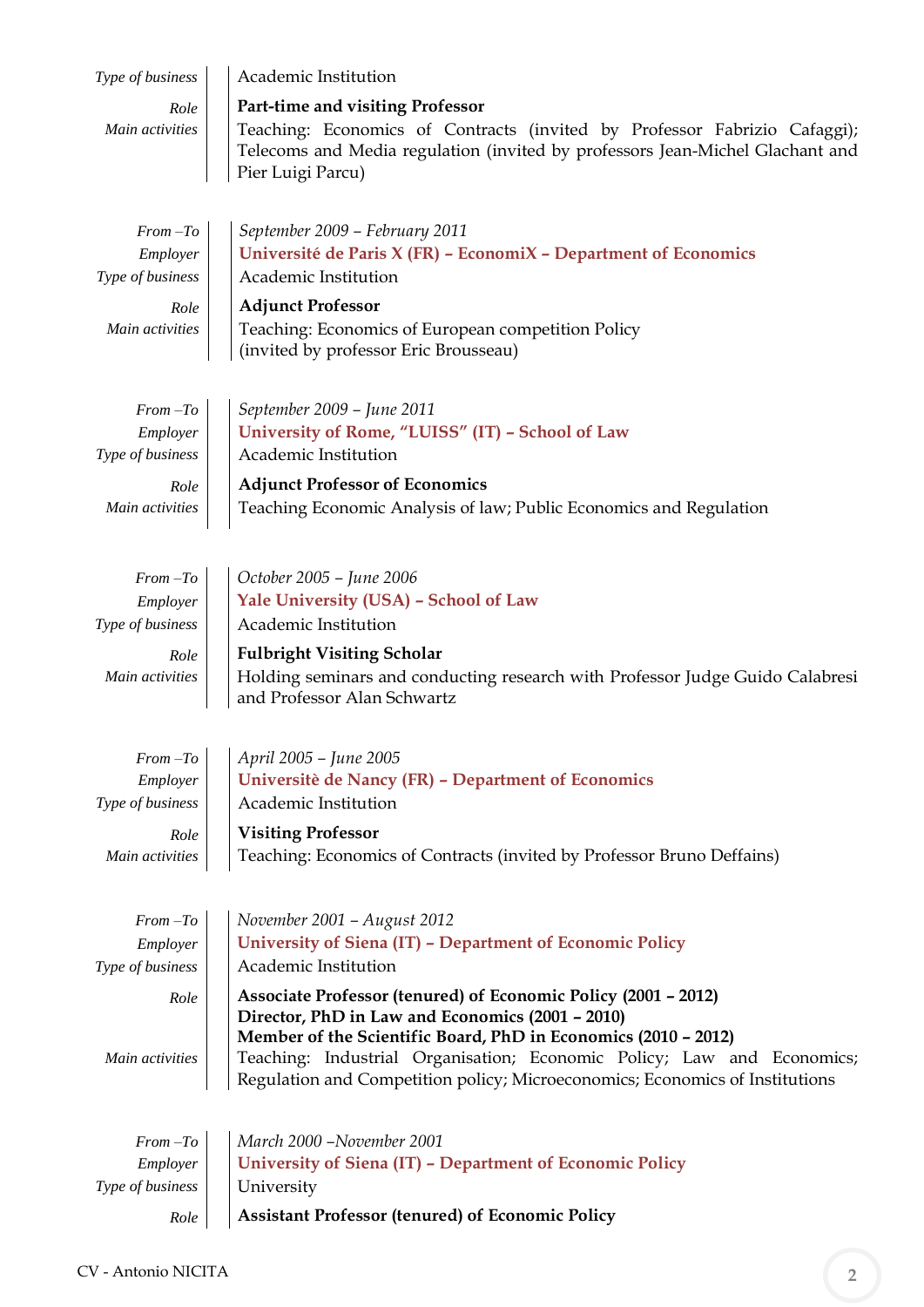# **OTHER PROFESSIONAL EXPERIENCES**

| $From -To$              | November 2021 - Present                                                                                                                                                                                                                                                                                                                                                                                                                                                                                                                                                                                                                |  |  |  |  |  |  |
|-------------------------|----------------------------------------------------------------------------------------------------------------------------------------------------------------------------------------------------------------------------------------------------------------------------------------------------------------------------------------------------------------------------------------------------------------------------------------------------------------------------------------------------------------------------------------------------------------------------------------------------------------------------------------|--|--|--|--|--|--|
| Employer                | <b>European Commission</b>                                                                                                                                                                                                                                                                                                                                                                                                                                                                                                                                                                                                             |  |  |  |  |  |  |
| Type of business        | Public Body                                                                                                                                                                                                                                                                                                                                                                                                                                                                                                                                                                                                                            |  |  |  |  |  |  |
| Role<br>Main activities | Member of the Regulatory Scrutiny Board (RSB)<br>The Regulatory Scrutiny Board is an independent body within the Commission that<br>advises the College of Commissioners. It provides central quality control and<br>support for Commission impact assessments and evaluations at early stages of the<br>legislative process. The Board reviews and issues opinions and recommendations<br>on all the Commission's draft impact assessments, fitness checks, and on major<br>evaluations of existing legislation. The Board also provides cross-cutting advice on<br>better regulation policy to the Commission's Secretariat-General. |  |  |  |  |  |  |
| $From -To$              | November 2017 - 2020                                                                                                                                                                                                                                                                                                                                                                                                                                                                                                                                                                                                                   |  |  |  |  |  |  |
| Employer                | <b>OECD - Organisation for Economic Cooperation and Development</b>                                                                                                                                                                                                                                                                                                                                                                                                                                                                                                                                                                    |  |  |  |  |  |  |
| Type of business        | Public Body                                                                                                                                                                                                                                                                                                                                                                                                                                                                                                                                                                                                                            |  |  |  |  |  |  |
| Role                    | Member of OECD Steering group on regulation & emerging technologies                                                                                                                                                                                                                                                                                                                                                                                                                                                                                                                                                                    |  |  |  |  |  |  |
| Main activities         | Steering the working plan setting and the activity on regulation and emerging<br>technologies for the OECD Regulatory Policy Committee and the Network of<br>Economic Regulators, within the OECD directorate of Public Governance.                                                                                                                                                                                                                                                                                                                                                                                                    |  |  |  |  |  |  |
| $From -To$              | November 2014 - 2020                                                                                                                                                                                                                                                                                                                                                                                                                                                                                                                                                                                                                   |  |  |  |  |  |  |
| Employer                | AGCOM - Italian Regulator for Digital, Telecoms, Media and Postal Markets                                                                                                                                                                                                                                                                                                                                                                                                                                                                                                                                                              |  |  |  |  |  |  |
| Type of business        | Public Body                                                                                                                                                                                                                                                                                                                                                                                                                                                                                                                                                                                                                            |  |  |  |  |  |  |
| Role                    | <b>Commissioner (Board member)</b>                                                                                                                                                                                                                                                                                                                                                                                                                                                                                                                                                                                                     |  |  |  |  |  |  |
| Main activities         | Setting the regulatory framework on a wide range of issues, e.g.: On-line<br>advertising; Big data; Disinformation and hate speech; Freedom of information and<br>media pluralism; On-line copyright; NGA infrastructures roll-out; Telecoms access<br>regulation and consumer protection; Spectrum policy and 5G deployment.                                                                                                                                                                                                                                                                                                          |  |  |  |  |  |  |
| $From -To$              | October 2010 - September 2012                                                                                                                                                                                                                                                                                                                                                                                                                                                                                                                                                                                                          |  |  |  |  |  |  |
| Employer                | <b>European Commission - DG Competition</b>                                                                                                                                                                                                                                                                                                                                                                                                                                                                                                                                                                                            |  |  |  |  |  |  |
| Type of business        | Public Body                                                                                                                                                                                                                                                                                                                                                                                                                                                                                                                                                                                                                            |  |  |  |  |  |  |
| Role                    | <b>Monitoring Trustee</b>                                                                                                                                                                                                                                                                                                                                                                                                                                                                                                                                                                                                              |  |  |  |  |  |  |
| Main activities         | Supervising and report to the EC on the management and compliance of obligations<br>included in EC decisions (e.g., divestment business gas pipelines owned by ENI in<br>Europe)                                                                                                                                                                                                                                                                                                                                                                                                                                                       |  |  |  |  |  |  |
| $From -To$              | February 2008 - June 2010                                                                                                                                                                                                                                                                                                                                                                                                                                                                                                                                                                                                              |  |  |  |  |  |  |
| Employer                | <b>OECD - Organisation for Economic Cooperation and Development</b>                                                                                                                                                                                                                                                                                                                                                                                                                                                                                                                                                                    |  |  |  |  |  |  |
| Type of business        | <b>International Public Body</b>                                                                                                                                                                                                                                                                                                                                                                                                                                                                                                                                                                                                       |  |  |  |  |  |  |
|                         | National expert for OECD                                                                                                                                                                                                                                                                                                                                                                                                                                                                                                                                                                                                               |  |  |  |  |  |  |
| Role<br>Main activities | Advising and contribution to drafting the OECD Report on Regulatory Reforms in<br>Italy (project leader S. Jacobson)                                                                                                                                                                                                                                                                                                                                                                                                                                                                                                                   |  |  |  |  |  |  |
|                         |                                                                                                                                                                                                                                                                                                                                                                                                                                                                                                                                                                                                                                        |  |  |  |  |  |  |
| $From\,-To\,$           | September 2007 - June 2008<br>Office of the Italian Prime Minister (professor Romano Prodi)                                                                                                                                                                                                                                                                                                                                                                                                                                                                                                                                            |  |  |  |  |  |  |
| Employer                |                                                                                                                                                                                                                                                                                                                                                                                                                                                                                                                                                                                                                                        |  |  |  |  |  |  |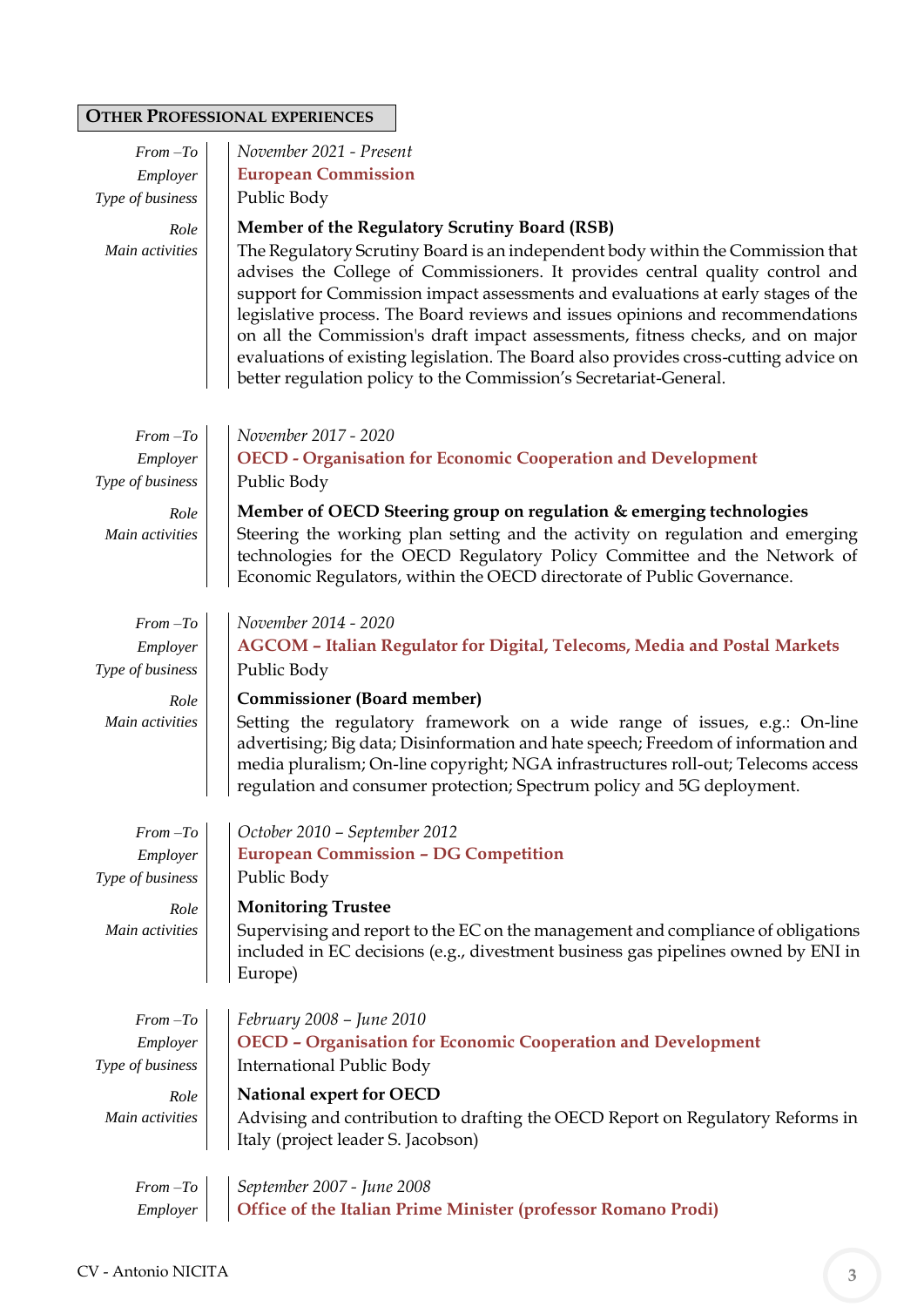| Type of business                                                      | Public Body - (IT)                                                                                                                                                                                                                                                                                                                                                                              |
|-----------------------------------------------------------------------|-------------------------------------------------------------------------------------------------------------------------------------------------------------------------------------------------------------------------------------------------------------------------------------------------------------------------------------------------------------------------------------------------|
| Role<br>Main activities                                               | Member of the Unit for the Quality and Simplification of Regulation<br>Setting the policy framework and legal process for assessing (ex-ante) and verifying<br>(ex-post) the quality of regulation. Defining the general criteria for simplification<br>and streamlining of the existing legal framework.                                                                                       |
| $From -To$<br>Employer<br>Type of business<br>Role<br>Main activities | July 2007 - March 2008<br>Italian Ministry of Telecommunications (M.P. Paolo Gentiloni)<br>Public Body - (IT)<br><b>Member of Technical Secretariat</b><br>Providing knowledge and technical support to the Minister                                                                                                                                                                            |
| $From -To$<br>Employer<br>Type of business<br>Role<br>Main activities | February 2007 - June 2007<br><b>ICN - International Competition Network</b><br><b>International Public Body</b><br>Non-Governmental Adviser<br>Advising on a number of issues related to competition law enforcement in network<br>industries and the multilevel governance of competition policy                                                                                               |
| $From -To$<br>Employer<br>Type of business<br>Role<br>Main activities | February 2006 - June 2007<br><b>AGCOM - Italian Regulators for Telecoms and Media markets</b><br>Public Body<br><b>Academic Coordinator</b><br>Coordination of research activity and direction for the ISBUL project (Broadband<br>and Ultra Broadband Infrastructures and Services).                                                                                                           |
| $From -To$<br>Employer<br>Type of business<br>Role<br>Main activities | February 2003 - June 2014<br><b>Studio Economico</b><br>Private Consultancy - Antitrust and Regulation<br><b>Senior Partner</b><br>Advising companies in regulatory and competition proceedings. Main companies<br>advised: Hutchinson, Manetti & Roberts; Qualcomm; Vodafone; UK and Italian<br>Stock Exchange; Telecom Italia; Sky; Fastweb; ABI (Italian Banking association).               |
| $From -To$<br>Employer<br>Type of business<br>Role<br>Main activities | July 1997 - March 2000<br><b>AGCM - Italian Competition Authority</b><br>Public Body - (IT)<br><b>Economist, Investigation and Research Units</b><br>Working as economist in the investigation Unit for antitrust cases of abuse of<br>dominance (e.g., price and non-price discrimination, margin squeeze) and mergers.<br>Conducting applied and theoretical research in the Research Office. |

# **EDUCATION AND TRAINING**

*From –To September 1994 – September 1997 Institution* | **| Department of Economics, University of Siena (IT)**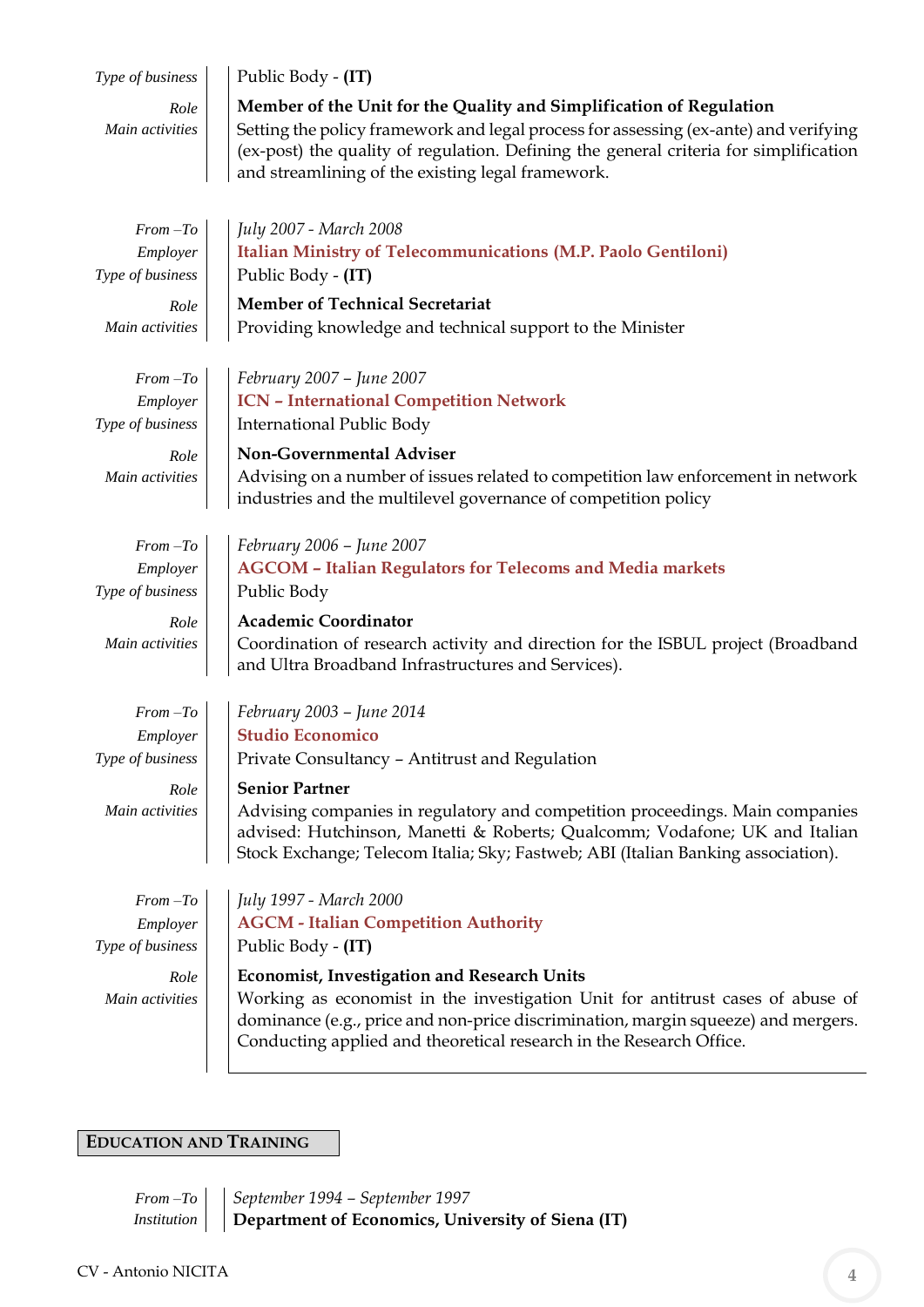| Ph.D. in Economics                                                                                                                                                                     |  |  |  |  |  |
|----------------------------------------------------------------------------------------------------------------------------------------------------------------------------------------|--|--|--|--|--|
| Ph.D. thesis: "Endogenous Enforcement in Incomplete Contracts" - Supervisors:                                                                                                          |  |  |  |  |  |
| Professor Ugo Pagano and Professor Frank H. Hahn                                                                                                                                       |  |  |  |  |  |
| September 1995 - February 1996                                                                                                                                                         |  |  |  |  |  |
| University of Cambridge (UK) - Department of Economics                                                                                                                                 |  |  |  |  |  |
| <b>Visiting Researcher</b>                                                                                                                                                             |  |  |  |  |  |
| Main topics<br>Advanced Microeconomics, Theory of the Firm; Industrial Organization.                                                                                                   |  |  |  |  |  |
| September 1987 - July 1992                                                                                                                                                             |  |  |  |  |  |
| University "Bocconi" of Milan (IT)                                                                                                                                                     |  |  |  |  |  |
| Laurea in Discipline Economiche e Sociali (5 years)                                                                                                                                    |  |  |  |  |  |
| (equivalent to MSs degree in Economics and Social Science)                                                                                                                             |  |  |  |  |  |
| Final mark: 110/110 plus laude (summa cum laude).                                                                                                                                      |  |  |  |  |  |
| MSc. thesis (in Italian): 'Economics and Policy of Climate Change: the protection of<br>global commons'. (Supervisors: Professor Domenico Siniscalco and Professor Stefano<br>Zamagni) |  |  |  |  |  |
|                                                                                                                                                                                        |  |  |  |  |  |

## **BOARD MEMBERSHIPS, AWARDS AND HONORS**

| <b>Awards and Honors</b>                    |                                                                                                                  |  |  |  |  |  |
|---------------------------------------------|------------------------------------------------------------------------------------------------------------------|--|--|--|--|--|
| 2005                                        | Fulbright Grant for Scholar - Fulbright Commision (USA)<br>$\bullet$                                             |  |  |  |  |  |
| 1994 - 1997                                 | • PhD Grant (4 years) awarded by the Italian Ministry of Education                                               |  |  |  |  |  |
| 1992                                        | • 'Gold Medal' for Best Student graduated in 1992 - University Bocconi, Milan                                    |  |  |  |  |  |
| <b>Academic Societies Board memberships</b> |                                                                                                                  |  |  |  |  |  |
| $2011 - 2015$                               | • General Secretary - elected member International Society for New                                               |  |  |  |  |  |
|                                             | Institutional Economics (ISNIE), now Society for Institutional and                                               |  |  |  |  |  |
| $2008 - 2011$                               | Organisational Economics (SIOE)<br>Executive Board - elected member European Association of Law and<br>$\bullet$ |  |  |  |  |  |
|                                             | Economics (EALE)                                                                                                 |  |  |  |  |  |
| $2006 - 2009$                               | <b>Executive Board - elected member International Society for New Institutional</b>                              |  |  |  |  |  |
|                                             | Economics (ISNIE), now Society for Institutional and Organisational                                              |  |  |  |  |  |
|                                             | Economics (SIOE)                                                                                                 |  |  |  |  |  |
| 2005 - present                              | Co-founder and General Secretary of the Italian Society for Law and                                              |  |  |  |  |  |
| $2001 - 2004$                               | Economics (SIDE)<br>• Executive Board - elected member European Association for Evolutionary                     |  |  |  |  |  |
|                                             | Political Economy (EAEPE)                                                                                        |  |  |  |  |  |
| 1993 - 2003                                 | • General Secretary - Italian Association for Comparative Economic Studies                                       |  |  |  |  |  |
|                                             | (AISSEC)                                                                                                         |  |  |  |  |  |
| Academic Journal Board memberships          |                                                                                                                  |  |  |  |  |  |
| $2015$ – present                            | • Editorial Board of the "European Journal of Law and Economics" - Springer:                                     |  |  |  |  |  |
|                                             | https://link.springer.com/journal/10657                                                                          |  |  |  |  |  |
| $2003$ – present                            | Editorial Board of the journal "Mercato Concorrenza Regole" - Il Mulino<br>$\bullet$                             |  |  |  |  |  |
|                                             | editions: https://www.mulino.it/riviste/issn/1590-5128                                                           |  |  |  |  |  |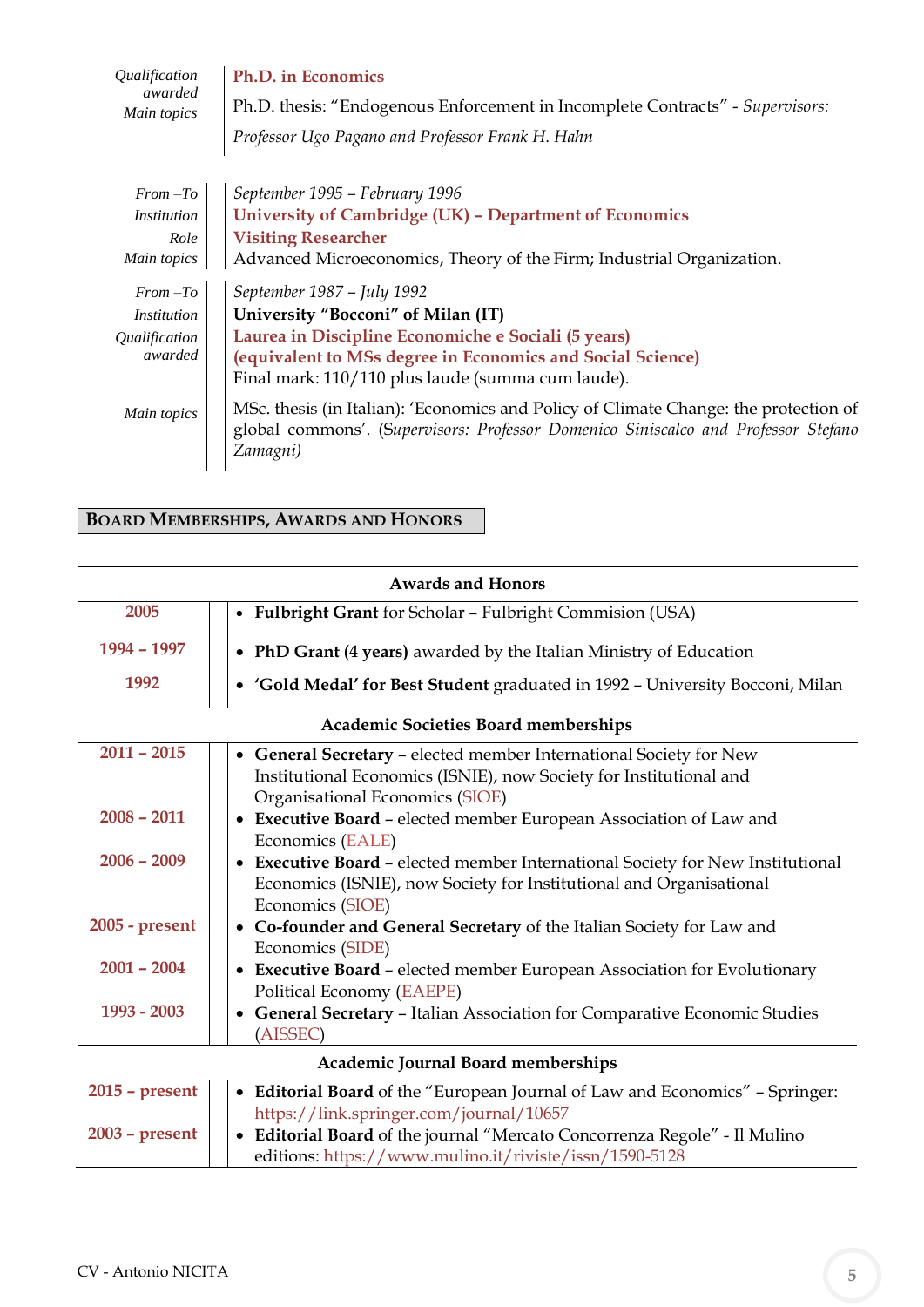### **LANGUAGES**

| Mother tongue        | <b>ITALIAN</b> |                |         |             |            |         |                 |                                        |
|----------------------|----------------|----------------|---------|-------------|------------|---------|-----------------|----------------------------------------|
|                      |                | Understanding  |         | Speaking    |            | Writing |                 |                                        |
|                      |                | Listening      | Reading | Interaction | Production |         |                 |                                        |
| Other language $(s)$ | <b>ENGLISH</b> | C <sub>2</sub> |         |             |            |         | Self-assessment |                                        |
|                      |                | <b>FRENCH</b>  | C1      |             |            |         |                 | according to the<br>Europass Framework |

## **PUBLICATIONS**

#### **Books**

 A. Manganelli, A. Nicita (2022) *REGULATING DIGITAL MARKETS. THE EUROPEAN APPROACH,* Palgrave MacMillan

 A. Nicita (2021) *IL MERCATO DELLE VERITÀ*. *COME LA DISINFORMAZIONE MINACCIA LA DEMOCRAZIA*, Il Mulino

 A. Manganelli, A. Nicita (2020) *THE GOVERNANCE OF TELECOM MARKETS. Economics, Law and Institutions in Europe,* Palgrave MacMillan 2020

M. Delmastro, A. Nicita (2019) *BIG DATA. Come stanno cambiando il nostro mondo*, Il Mulino, seconda ristampa.

 A. Nicita, F. Belloc (2016) *LIBERALIZATIONS IN NETWORK INDUSTRIES. Economics, Policy and Politics*. Springer

A. Nicita (2015*) #QUESTIANNI*, e-Book, Open Access

A. Nicita, V. Scoppa (2005) *ECONOMIA DEI CONTRATTI,* Carocci, terza ristampa.

#### **Edited Books**

G. de Blasio, A. Nicita, F. Pammolli (2021) (a cura di) *Evidence-based Policy!,* lI Mulino

A.Nicita and U.Pagano (eds) (2014), *The evolution of economic diversity*, Routledge, 2014 paperback edition

A.Nicita, G. Ramello e F. Silva (2008) (a cura di) *La Nuova TV. Economia, Regole, Mercato*, Il Mulino

A. Castaldo, S. Da Empoli, A. Nicita (2008) (a cura di) *La tripla convergenza*, Carocci

F. Cafaggi, A. Nicita, U. Pagano (eds) (2007) *Legal Orderings and Economics Institutions*,Routledge

M.Franzini and A. Nicita (eds) (2002) *Economic institutions and environmental policy,* Ashgate-Routledge

### **Papers in International Journals– indexed Scopus, ISI**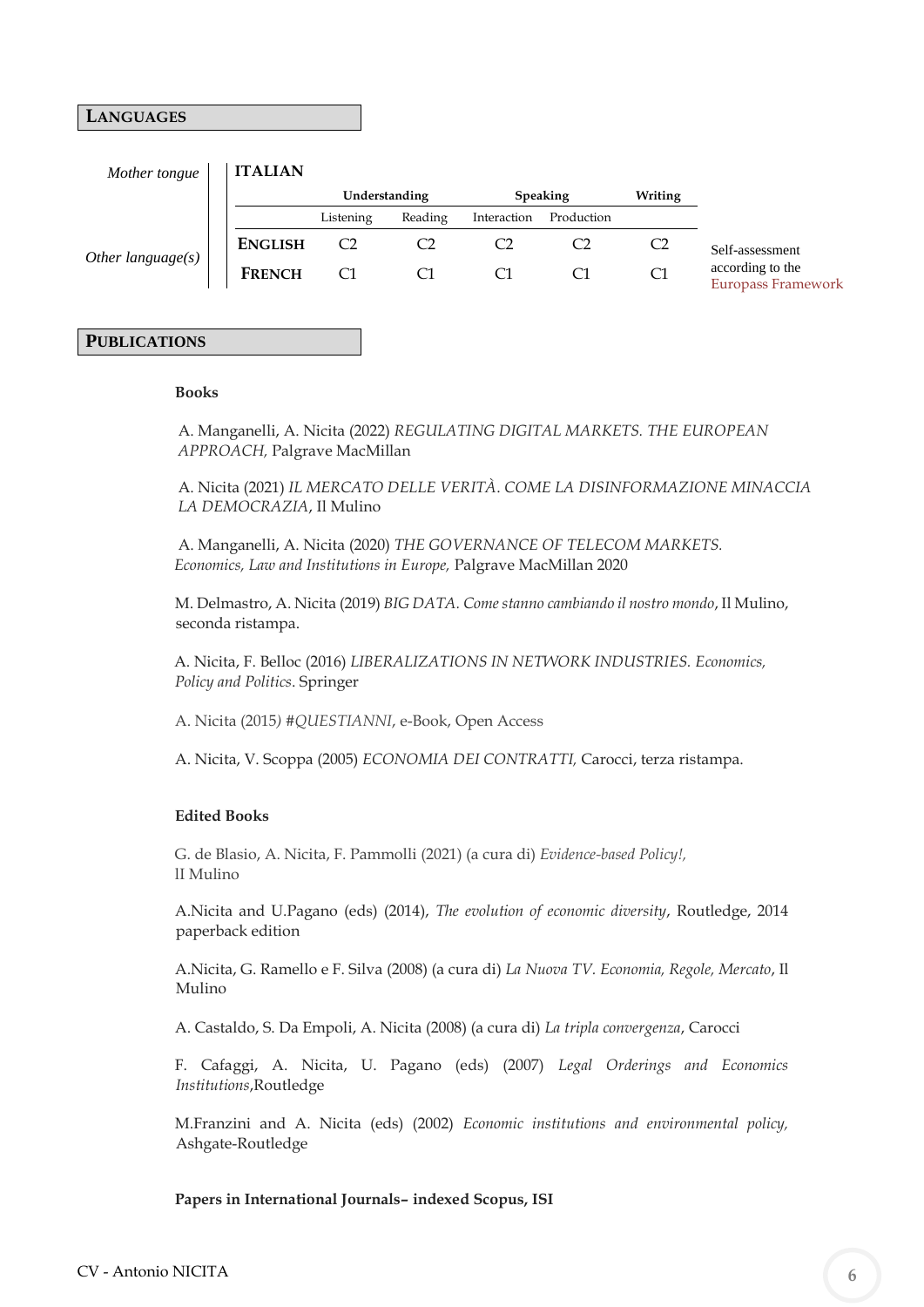"The rise of 5G technologies and systems: A quantitative analysis of knowledge production" with S. Mendonça et al., R&R (2021)

V. Glass, S. Gori, A. Nicita (2021) "Online Platform Dominance: A Case for Dynamic First Viewer Advantages", submitted

A. Marciano, A. Nicita, G. Ramello (2020) "The Law and Economics of Big Data", forthcoming in European Journal of Law and Economics

Maruotti, A., Belloc, F. & Nicita, A. "Comments on: The role of vitamin D in the prevention of coronavirus disease 2019 infection and mortality" in Aging Clinical and Experimental Research (2020)

Antonio Nicita and Ugo Pagano (2016) "Finance-Technology Complementarities: an Organizational Equilibria Approach" in Structural Change & Economic Dynamics, Elsevier Volume 37, June 2016, Pages 43-51

M. Basili, F. Belloc and A. Nicita (2015) "Group Attitude and Hybrid Sanctions: MicroEconometric Evidence from Traffic Law", in Transportation Research (Part A): Policy and Practice, Elsevier Volume 78, August 2015, Pages 325-336

Belloc, A. Nicita and S. Sepe (2014) "Disentangling liberalization and privatization policies: Is there a political trade-off?" in Journal of Comparative Economics, vol. 42, issue 4, pp. 1033-1051

Nicita and M. Rizzolli (2014) "In Dubio pro Reo. Behavioral explanations of pro-defendant bias" in CESifo Economic StudiesVolume 60, Issue 3, September 2014, Pages 554–580

A.Nicita and M. Vatiero (2014) "Dixit vs Williamson: the 'fundamental transformation' reconsidered" in Eur. Journal of Law and EconomicsVolume 37, Issue 3, pp 439–453

Antonio Nicita (2014) "The legacy of R. Coase (1910-2013): towards a theory of moving equilibrium?" in International Review of Economics, June 2014, Volume 61, Issue 2, pp 93– 108

Antonio Nicita (2013) "Managing Strategically Outside Options Under Incomplete Contracts" in Journal of Industry, Competition and Trade, Volume 13, Issue 3, pp 361–374

Antonio Nicita and Simona Benedettini (2012) "The Costs of Avoiding Accidents: Selective compliance and the 'Peltzman effect' in Italy" in International Review of Law and Economics, Volume 32, Issue 2, June 2012, Pages 256-270

F. Belloc, A. Nicita, P. Parcu (2012) "Liberalizing telecommunications in Europe: path dependency and institutional complementarities" in Journal of European Public Policy20:1, pp. 132-154

F. Belloc, A. Nicita, M. A. Rossi (2012) "Whither policy design for broadband penetration? Evidence from 30 OECD countries" in Telecommunications Policy, Volume 36, Issue 5, June 2012, Pages 382-398

A.Nicita and S. Sepe (2012) "Incomplete contracts and competition: another look at Fisher Body/General Motors?" in Eur. Journal of Law and EconomicsVolume 34, Issue 3, pp 495– 514

A.Nicita and M. Rizzolli (2012) "Hold-up and Externality: the Firm as a Nexus of Incomplete Rights?" in International Review of Economics, Volume 59, Issue 2, pp 157– 174

F. Belloc and A. Nicita (2012) "Neo-Liberalism, Partisanship, and Public Policies" in Society, Volume 49, Issue 5, pp 444–450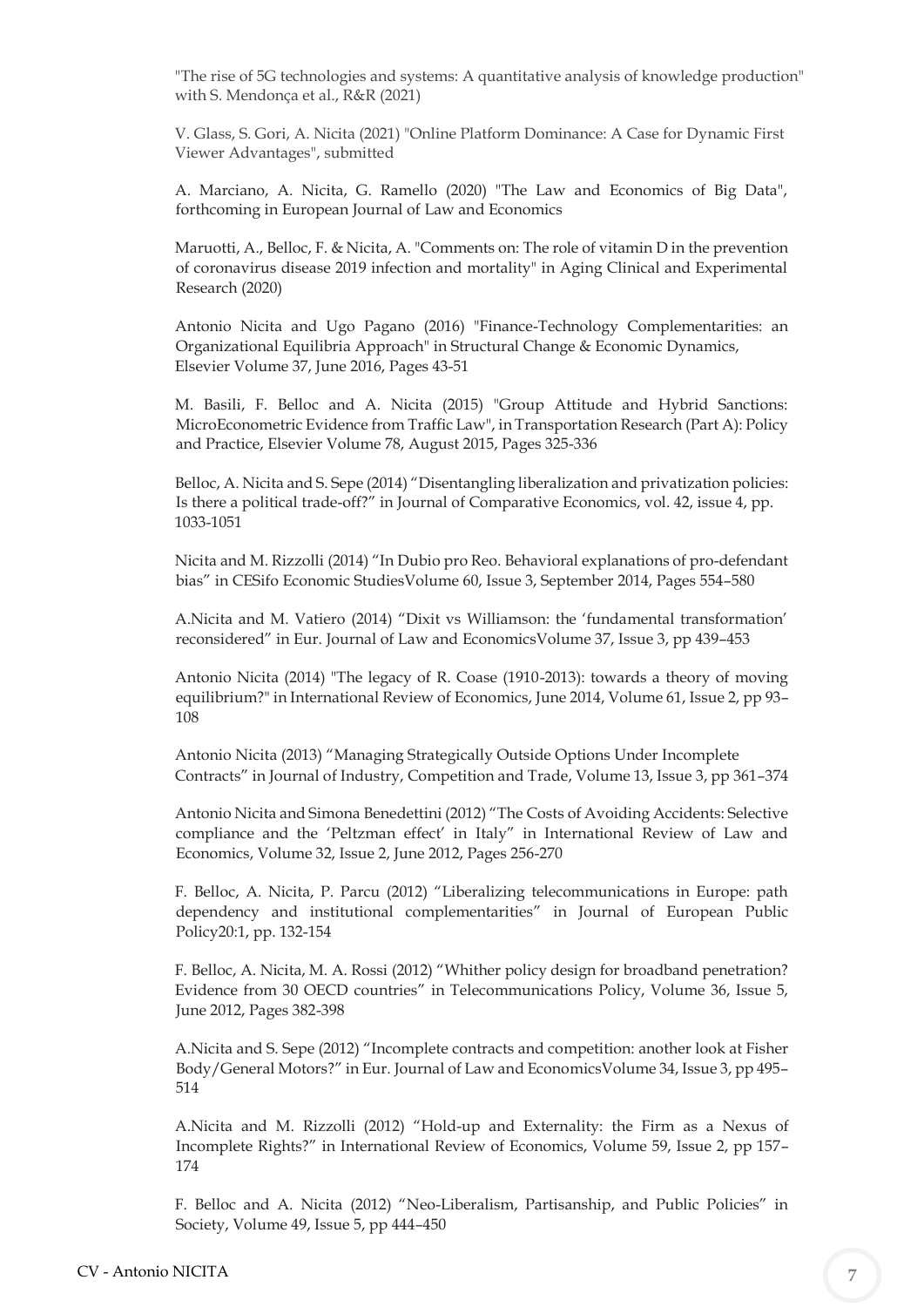A.Nicita, M. Rizzolli, H.Smith (2012) "Exploring Coase's World: An Introduction" International Review of EconomicsVolume 59, Issue 2, pp 111–120

F.Belloc and A. Nicita (2011) "Partisan Privatizations. Assessing the Ideological Bias" in Applied Economics Letters, 19:10, pp. 959-963

F.Belloc and A. Nicita (2011) "The Political Determinants of Liberalizations: do ideological cleavages still matter?" in International Review of EconomicsJune 2011, 58:121

E. Brousseau and A.Nicita (2010) "How to Design Institutional Frameworks for Markets" in Revue d'Economie Industrielle, n. 129-130, pp. 87-118

A.Nicita and M. Winkler (2009) "The Cost of International Accidents: Lessons from Bhopal and Amoco" in Journal of World Trade43(4):683-705

A.Nicita and M. Rizzolli (2009) "The Economics of Art Theft: Too Much Screaming over Munch's The Scream?" in Economic Papers, Volume28, Issue4, Pages 291-303

A.Nicita and M. Rizzolli (2009) "The Case for the Virtual Strike" in Portuguese Economic Journalvol. 9(1), pages 75-75

A. Nicita and G. Ramello (2007) "Property, Liability and Market Power: the Antitrust Side of Copyright" Review of Law and Economics, 3(3):7-7 · February 2007

Castaldo and A.Nicita (2007) "Essential facility Access and Antitrust in Europe", in Review of Law and Economics, 3 : 1, Article 6 2007

A.Nicita, G. Ramello, M. Scherer (2005) "Intellectual Property Rights and the Organization of Industries" in International Journal of the Economics of Business, 12(3): 289-96 2005

A.Nicita, G. Ramello, (2005) "Exclusivity and Antitrust in Media Markets" in International Journal of the Economics of Business,12(3): 371-87.

#### **Other (Book Chapters and Journal articles)**

V.Glass, S. Gori, A. Nicita (2021) "USPS's Negotiated Service Agreements in an Evolving Domestic and International Parcel Market"

V.Glass, S. Gori, A. Nicita (2021) "A Critical assessment after 30 years of Panzar's seminal paper "Is Postal Service a Natural Monopoly?"

"L'economia del dato tra mercato e privacy", Rivista di politica Economica, 2020

"The Covid-19/SARS CoV-2 pandemic outbreak and the risk of institutional failures" (with M. Basili) in Quaderni del Dipartimento di Economia Statistica, Università di Siena, 2020

"The New Madison" vs the "Old Europe" Doctrine: On Re-balancing Competition Policy towards SEPs" (With G. Corda) in The Interplay between Competition Law and iNtellectual property, An International Perspective edited by G. Muscolo and M. Tavassi, Wolters Kluwer, 2019

"Has the Time Come for a Digital Regulatory Authority? - Legacy and Challenges" in IIC The last 50, and the Next, International Institute of Communications, 2019

"Il dato profilato nella prospettiva economica tra privacy, propertization, secrecy" in I dati personali nel diritto europeo a cura di V. Cuffaro, R. D'Orazio, V. Ricciuto" Giapichelli Editore, 2019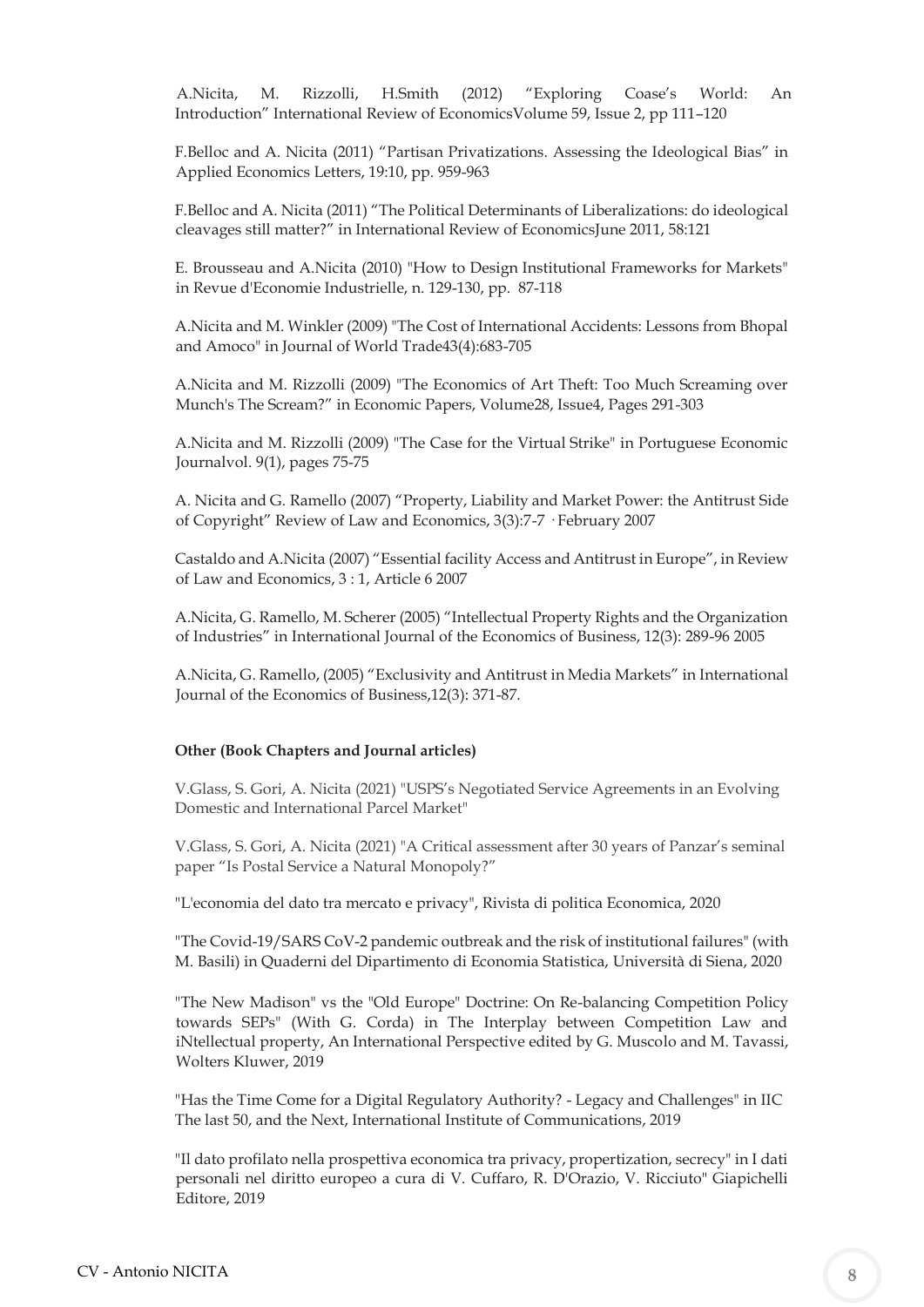"Libertà d'espressione e pluralismo 2.0: i nuovi dilem[mi"](http://www.medialaws.eu/liberta-despressione-e-pluralismo-2-0-i-nuovi-dilemmi/) in MediaLaws 1/2019, Rivista Quadrimestrale di Diritto dei Media, 2019

"Platform Capitalism", Intermedia, Volume 46, Iusse 03, October 2018 "'That's what FRANDS are for': The Antitrust Boundaries of the Patent Hold-Up Problem", CPI Antitrust Chronicle, Nov. 2017 (with G. Corda)

"Understanding the political trade-offs behind privatization and liberalization policies" (with F. Belloc) in 2015 Privatization Barometer, Edited by W. Megginson, Privatization Barometer, Fondazione Eni Enrico Mattei, 2015

"Multilevel Competition Policy" (with A. Manganelli, A. Rossi) in Brousseau-Glachant (Eds) Cambridge University Press 2014

"Ronald H. Coase (1910-2013)" con Giuliano Amato, Mercato Concorrenza Regole, n.2 2013

"Spectrum crunch vs. spectrum sharing" (with A. Rossi) in Communications&Strategies vol. 2 2013

"Spectrum Sharing: the case for Authorised Shared Access" (with P. Parcu) Network Industries Quarterly 2013 Vol. 15, 3

"The Evolution of Consumer Protection " (with F. Cafaggi) in The Economics of European Union Law (Eger&Schafer Eds) EE 2012

"Towards the Economics of Comparative Law" (With S. Benedettini) in P. Monateri (Ed.) Methods of Comparative Law, EE, 2012

Teoria del Contratto (2012), in Dizionario Treccani di Economia e Finanza

"Pay what you want: diritti al successo?" (con Sara Rinaldi) in Mercato Concorrenza Regole, Il Mulino 2 2011

"Lost in Transaction?" (con Giulio Napolitano) in Mercato Concorrenza Regole, Il Mulino, n. 2 2010

"Towards the Economics of Comparative Law" (With S. Benedettini) in Comparative Law Review, North America, 1, Jun. 2010

"Deterrenza, Sanzioni e Mercato " in Maugeri-Zoppini Funzioni del Diritto Privato e Regolazione del Mercato, Il Mulino, 2009

"Sei anni di patente a punti in Italia. Una storia beckeriana?" (con S. Benedettini) in Mercato Concorrenza Regole, 2/09 Il Mulino

"Lo sciopero virtuale tra equivoci e illusioni" (con M. Rizzolli) in Mercato Concorrenza Regole, 3/09 Il Mulino

"Access to Audio-visual Contents, Exclusivity and Anticommons in New Media Markets", (con M. A. Rossi) in Communications&Strategies vol. 3 2008

"Convergenza e concorrenza nelle comunicazioni elettroniche" (con M.Libertini) in A. Nicita et al. (a cura di) La tripla convergenza Carocci 2008

"Il Nobel che fece l'Impresa: Coase e il governo delle regole incomplete", (con R. Pardolesi) in Mercato Concorrenza Regole 3 2008

"Law and Economics in Retrospect" (con U. Pagano) in E. Brousseau e J-M. Glachant (eds) New Institutional Economics, A Textbook, Cambridge University Press 2008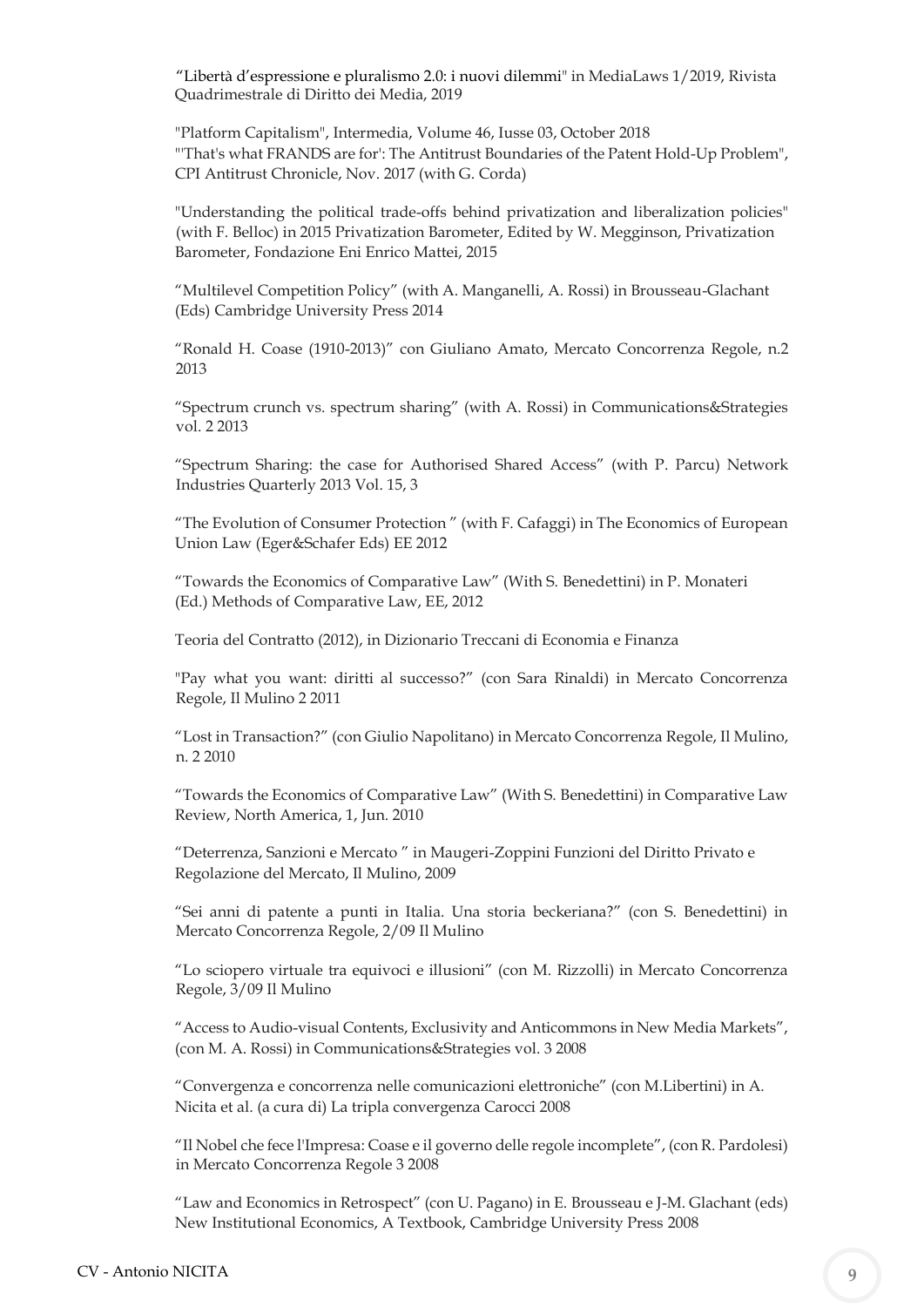"The Contract and the Market: Towards a Broader Notion of Transaction" (con M. Vatiero) in Studi e Note di Economia, 1, 2007

"Law, economics and institutional complexity" (con F. Cafaggi e U. Pagano) in F. Cafaggi, A. Nicita, U. Pagano (eds) Legal Orderings and Economics Institutions, Routledge 2007

"Minimal Liberty and the 'Coasean Liberal' ", in F. Cafaggi, A. Nicita, U. Pagano (eds) Legal Orderings and Economics Institutions, Routledge 2007

"Le semplificazioni amministrative per le imprese" (con G. della Cananea) in Quaderni di Ricerca, n. 4 Settembre 2007, Ufficio Studi Confindustria

"Path-dependency and Corporate Governance in Italy" (con R. Vannini) in Journal of Corporate Ownership & Control, Vol. 5, 2007

"Property Rules, Liability Rules and Externalities" (con M. Rizzolli) in Journal of Public Finance and Public Choice 24(2-3): 99-125 2006

"Concurrence dans le marché de la télévision payante en Europe" (con N. Matteucci e G. Ramello) in Réseaux Vol 24/139, 2006

"On Incomplete Property", in D. Porrini, G. Ramello (Eds) Property Rights Dynamics, Routledge 2006

"Le opzioni nel mercato delle regole", (con R. Pardolesi, M. Rizzolli) in Mercato Concorrenza Regole 2006

"Il coordinamento internazionale delle politiche ambientali" in M. Franzini (a cura di) Mercato e Politiche per l'Ambiente, Carocci 2006

"Incomplete Contracts and Institutions" (con U.Pagano) in Jurgen G. Backhaus (ed) The Elgar Companion to Law and Economics, 145-61. Second edition, Elgar 2005

"IPR-Based Monopolies and Defensive Leveraging Strategies" (con A.Heimler) in L.Paganetto (ed) Knowledge economy, information technologies and growth, 190-211, Ashgate 2004

"Le frontiere mobili tra Stato e Mercato un conforto tra Coase e Sen" (con E. Savaglio) in M. Bernasconi e M. Marrelli (a cura di) Diritti, Regole, Mercato, Franco Angeli 2004

"Concorrenza e sanità: il 'pendolo delle riforme' in Europa" in Diritto ed Economia dello Stato Sociale, n. 7-8/2003

"Democrazia economica e globalizzazione dei mercati" (con U. Pagano) in E. Screpanti e N. Tortia (a cura di), Democrazia Economica 2002

"Economic Institutions and Environmental Policy: An Introduction" (con M. Franzini) in M.Franzini e Antonio Nicita (eds) Economic institutions and environmental policy, Ashgate 2002

"Economic Institutions and Common-Pool Resources" in M. Franzini and A. Nicita (eds) Economic institutions and environmental policy, 121-45, Ashgate

"Facing Environmental 'Bads': " (con M. Di Matteo) in M. Franzini and A. Nicita (eds) Economic institutions and environmental policy, 147-74, Ashgate 2002

"La nozione di essential facility tra regolamentazione e antitrust", in Mercato, Concorrenza, Regole, n.2 2001, Il Mulino